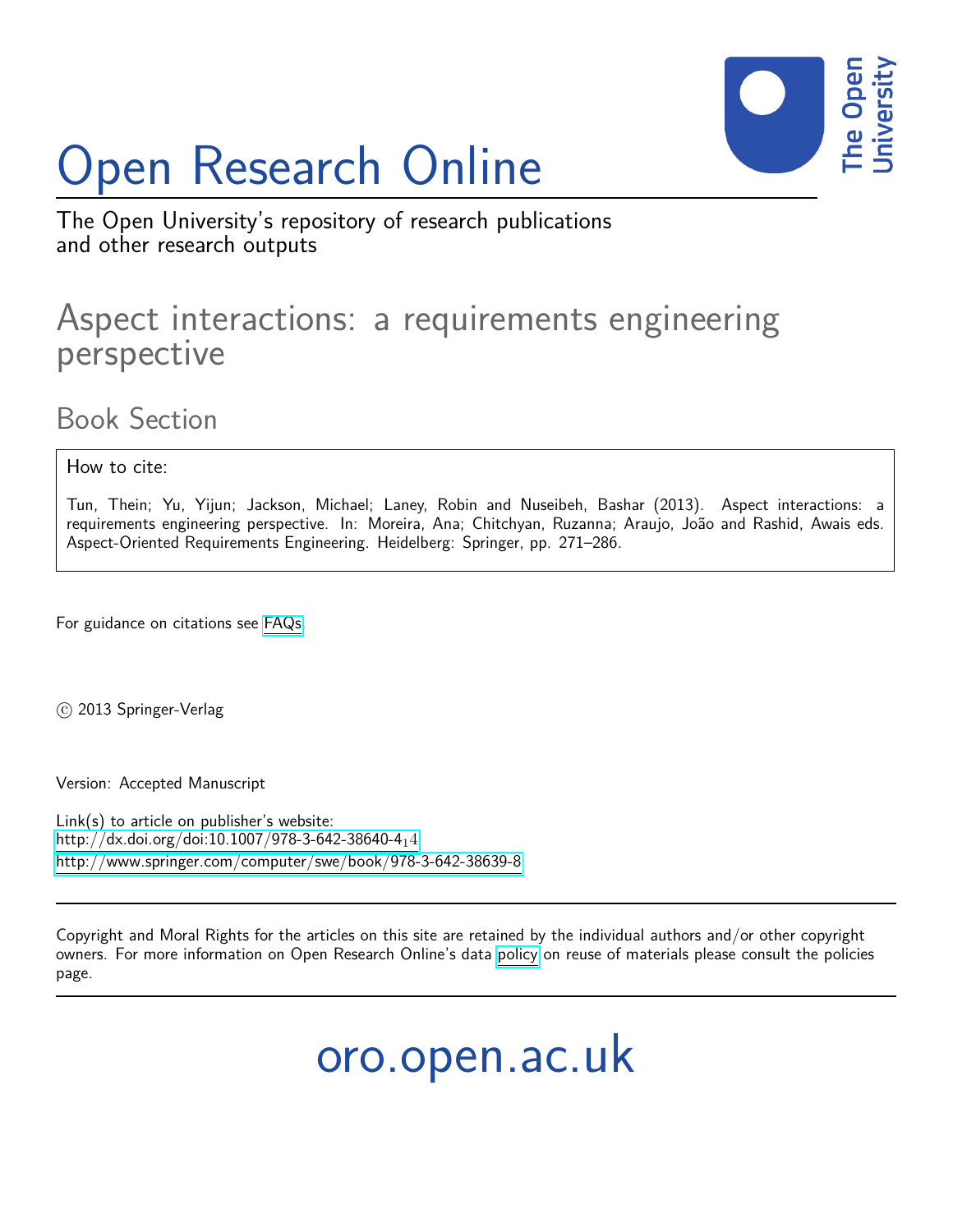Thein Than Tun<sup>1</sup>, Yijun Yu<sup>1</sup>, Michael Jackson<sup>1</sup>, Robin Laney<sup>1</sup>, and Bashar Nuseibeh $1,2$ 

Abstract The principle of Separation of Concerns encourages developers to divide complex problems into simpler ones and solve them individually. Aspect-Oriented Programming (AOP) languages provide mechanisms to modularize concerns that affect several software components, by means of joinpoints, advice and aspect weaving. In a software system with multiple aspects, a joinpoint can often be matched with advice from several aspects, thus giving rise to emergent behaviours that may be unwanted. This issue is often known as the aspect interaction problem. AOP languages provide various composition operators: the *precedence* operator of AspectJ, for instance, instructs the aspect weaver about the ordering of aspects when advice from several of them match one joinpoint. This ordering of conflicting aspects is usually done at compile-time. This chapter discusses a type of problem where conflicting aspects need to be ordered according to runtime conditions. Extending previous work on Composition Frames, this chapter illustrates an AOP technique to compose aspects in a non-intrusive way so that precedence can be decided at runtime.

#### 1 Introduction

Software systems are typically required to satisfy multiple concerns of several stakeholders. Users may want a software system to be responsive, and the computer interface to be intuitive. Sponsors of the software system may want the information to be handled securely. Programmers who maintain the software system may want to work with a program design that is easy to modify. The principle of Separation of Concerns encourages developers to address these concerns of performance, usability, security and maintainability individually. Yet, when composed together, these concerns make different and often conflicting demands on the system architecture,

<sup>1</sup>Department of Computing, The Open University, UK, e-mail: {t.t.tun, y.yu, m.jackson, r.c.laney, b.nuseibeh}@open.ac.uk · <sup>2</sup>Lero, Irish Software Engineering Research Centre, Limerick, Ireland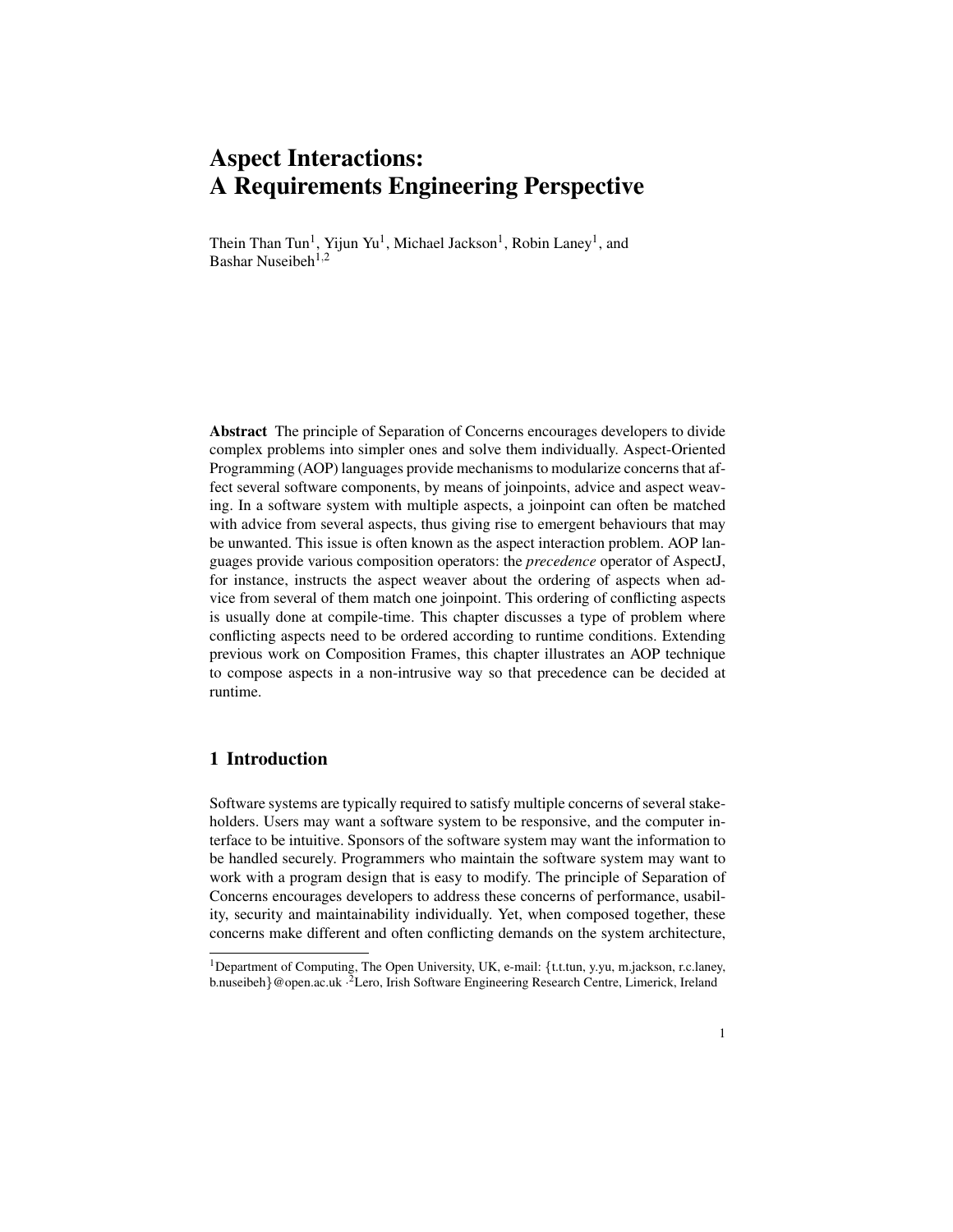the program design, and other software artefacts. Aspect-Oriented Programming (AOP) languages provide mechanisms for implementing, in a modular fashion, concerns that cut across several components. Towards this end, AOP languages provide mechanisms for joinpoints, advice and aspect weaving, which have been explained and illustrated in [13].

The issue of feature interaction is well known in telecommunication and other software systems [1, 7, 4]. Generally, software features are thought to interact when features that individually satisfy the user requirements, when composed together, produce unwanted behaviour. The interactions are often due to conditions such as non-determinism, divergence and interference. When resolving such feature interactions, compile-time mechanisms are often over-restrictive in the sense that the composition has to be decided at compile-time and it cannot respond to runtime conditions.

For instance, in a smart home application [7], the security and climate control features may interact when the security feature shuts the window because the home owners are away but the climate control feature opens the window to allow fresh air in. This condition is known as divergence.

A similar issue can be observed in aspect composition. A program that has to satisfy multiple concerns may have a joinpoint that could be matched with advice from several aspects, corresponding with the concerns the component has to satisfy. When these aspects are composed, the weaver is free to choose the ordering of the aspects if the developer does not specify the desired ordering. Divergence here can be illustrated by the following main program and the two aspects in the syntax of AspectJ 6 (simply AspectJ henceforth).

```
\frac{1}{\sqrt{2}} The main program Window . java
public class Window {
      public static void main (String [] args) {
            System . out . println ("Window has now started .");
      }
}
// Security Feature.aj
public aspect SecurityFeature {
      after () returning: execution (* main(...) )System.out.println ("SecurityFeature: Window is now
                                    shut because it is night now.");
      }
}
// ClimateFeature.aj
public aspect ClimateFeature {
      \mathbf{after}() \quad \mathbf{returning} : \quad \mathbf{execution} (*) \quad \text{main} (...) )System.out.println("ClimateFeature: Window is now
                              opened because it is hot indoors.");
      }
}
```
Running the program could produce a seemingly random ordering of the two aspects. In one run of the program, the following output is produced, although an-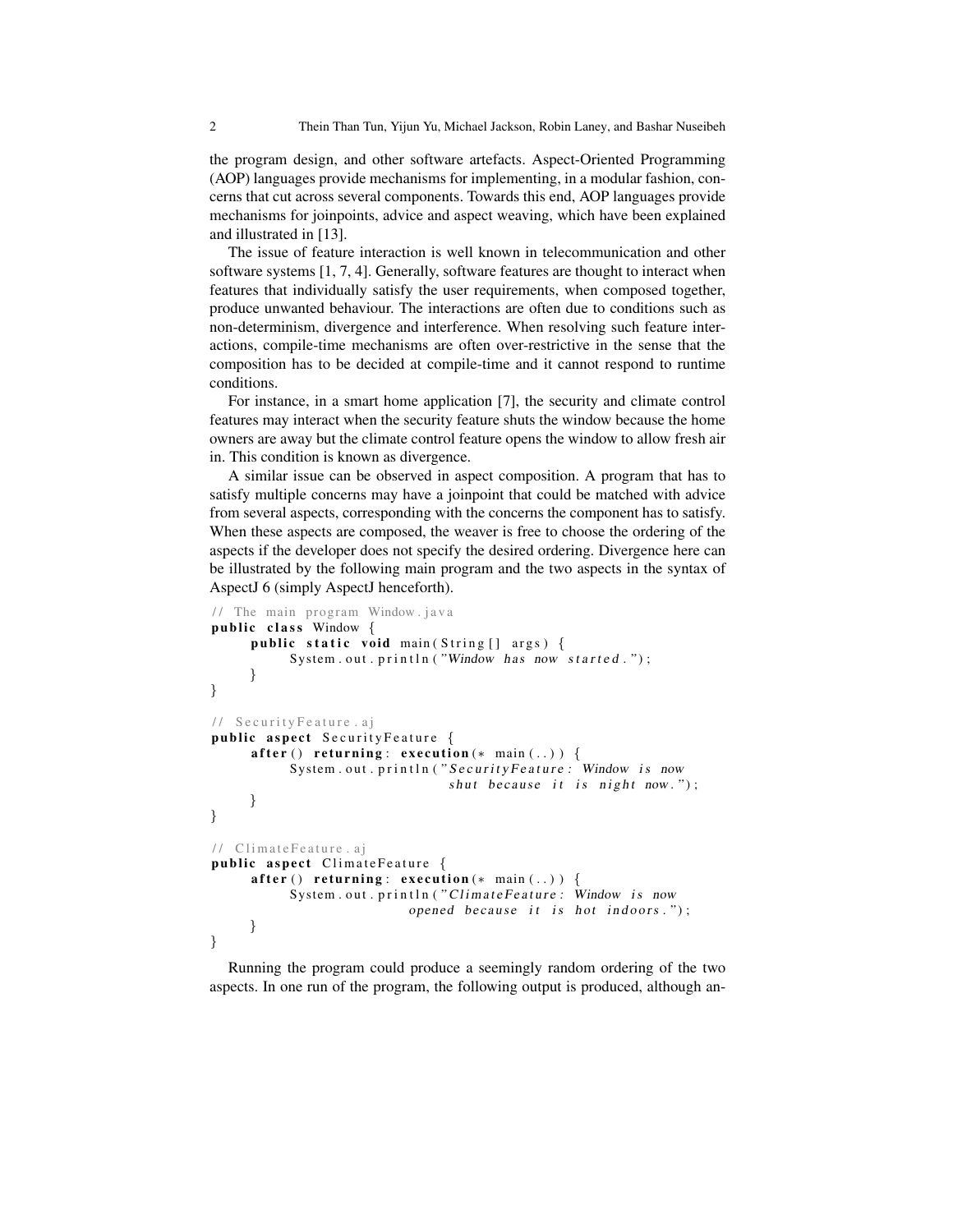other valid ordering of aspects is also possible. Such uncontrolled behaviour may be unwanted, and therefore can be seen as a form of aspect interaction.

```
Window has now started.
SecurityFeature: Window is now shut because it is night now.
ClimateFeature: Window is now opened because it is hot indoors.
```
If a particular ordering of these aspects is desired, for instance, if the climate feature is always more important than the security feature, then the precedence of these aspects has to be declared. Since the advice of these aspects are applied after the execution of the main method, the so-called 'after' advice, they need to be listed in ascending order of priority.

```
/ / ComposeAspects . a j
public aspect ComposeAspects {
     declare precedence: Security Feature, Climate Feature;
}
```
The program now resolves the aspect interaction and always produce the desired ordering of the aspects, namely that the climate control aspect is always executed before the security aspect:

```
Window has now started.
ClimateFeature: Window is now opened because it is hot indoors.
SecurityFeature: Window is now shut because it is night now.
```
This style of resolving aspect interactions is over-restrictive because once the precedence is defined at compile-time, it cannot be changed easily in order to respond to runtime conditions. The ordering of the security and climate control features in the example above cannot be changed at runtime, for instance.

In our previous work on feature composition, we have formalized the notion of Composition Frames which monitor the features being composed, and depending on the requirements and runtime conditions, determine the ordering of features [9]. This style of composition is more flexible and can be extended to aspect composition.

In this chapter, we show that features can be treated as aspects, and feature composition as aspect composition. We then discuss how Composition Frames can be used to compose aspects and resolve aspect interactions at runtime. We present a way to implement the aspect composition as a distinct crosscutting concern that can be treated as a separate aspect. We show that this approach to composing aspects at runtime is generic and non-intrusive.

#### 2 Preliminaries

This section illustrates the notion of feature interaction using a simple problem from a smart home application [7] before discussing how Composition Frames can be used to resolve the feature interaction problem.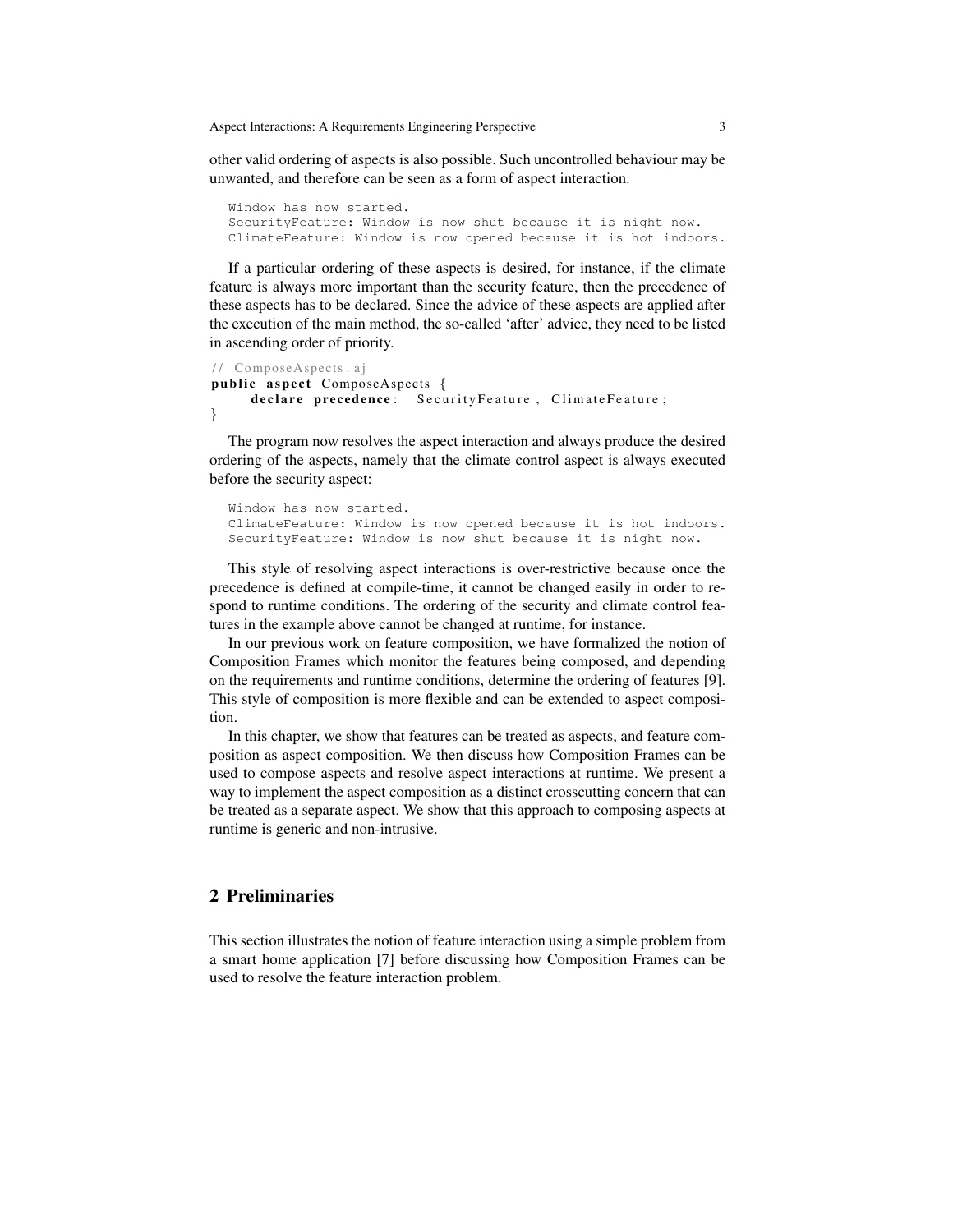

Fig. 1 Problem diagram for the security feature

#### *2.1 Feature Interaction: An Example*

Let us consider again a simple smart home application with two features, both of which control a motorized window that can be opened and shut. The security feature has a requirement for keeping the window shut at night. The requirement for the temperature feature is to keep the window opened when it is hot, meaning when the indoor temperature is higher than the required temperature and at the same time, the outdoor temperature is lower than the indoor temperature. An important characteristic of smart home applications is that their features may be developed independently by manufacturers. Therefore, conflicts between features may have to be detected and resolved at runtime.

When analyzing the requirements for these two features, we use problem diagrams [5] to show the relationship between three descriptions: (i) user requirements, (ii) problem world domains which make up the context of the software and (iii) specifications of the behaviour of the running software. The relationship between these descriptions is intended to indicate that the specifications, in the described context, will satisfy the requirements.

Fig. 1 shows the problem diagram for the security feature, where the requirement is denoted by a dotted oval, problem world domains are denoted by plain rectangles and the specification is denoted by a rectangle with two vertical stripes. The requirement SR says that the window should be kept shut at night.

The problem world domains are entities in the world that the program must interact with, such as Time Panel and Window, in satisfying the requirement SR. The solid lines (a and b) are domain interfaces representing shared variables and events between the domains and the machine involved. At the interface a, the variables NightStarts and NightEnds are controlled by Time Panel (as denoted by TiP!), and can be observed by the security feature. Descriptions of other interface labels can be read in the same way.

Assuming that NightStarts and NightEnds are variables for non-negative integers between 0 and 2400, when *NightStarts* < *CurrentTime* and *CurrentTime* < *NightEnds*, it is night; otherwise, it is day. At the interface b, the security feature can fire two events tiltIn and tiltOut, and these events can be observed by the window. The property of Window is such that when tiltOut is observed, the window is open, meaning that WindowOpen is true. Likewise, when tiltIn is observed, the window is shut (WindowOpen is false). Dotted lines (c and d) denote requirement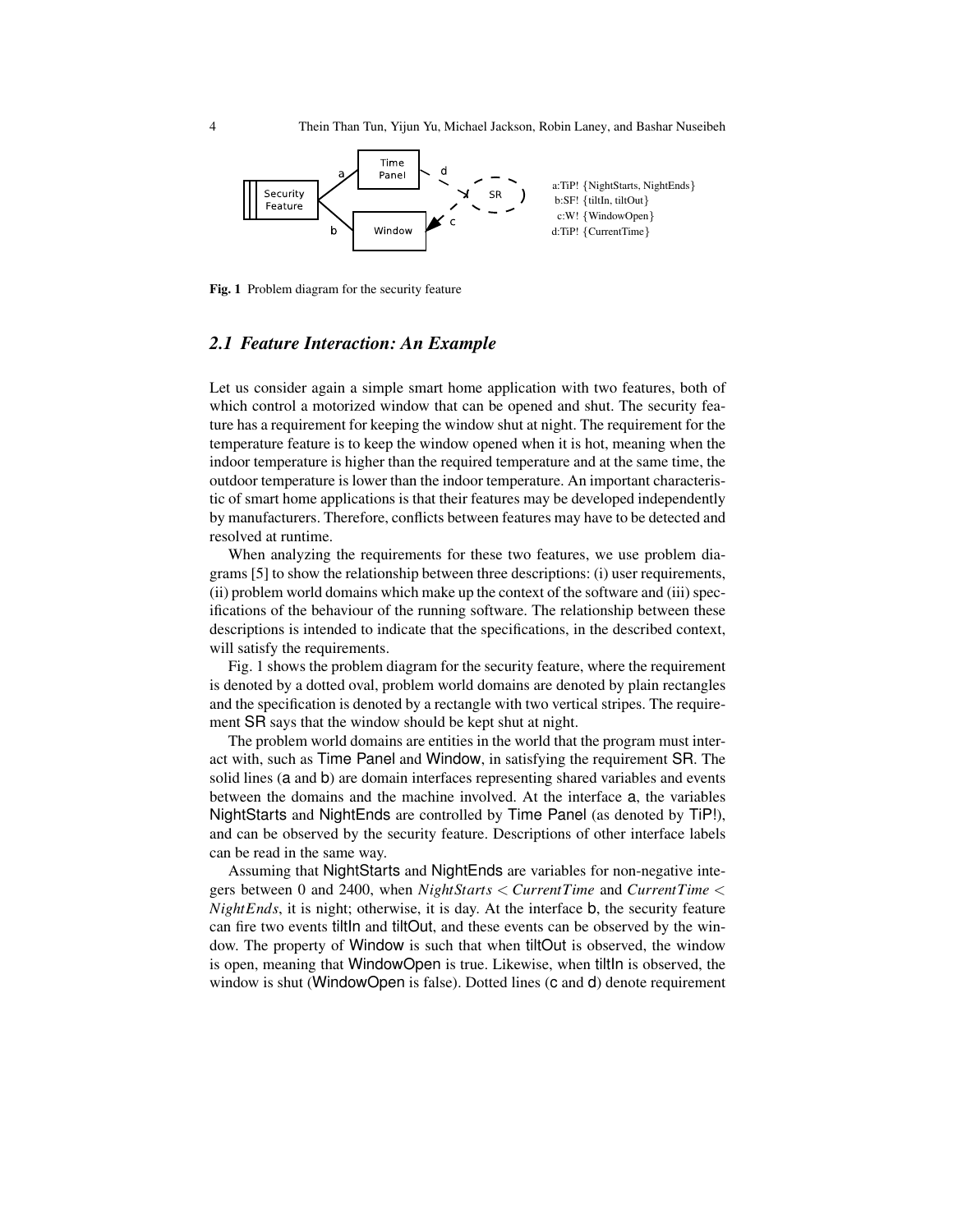

Fig. 2 Problem diagram for the temperature feature

phenomena. The requirement is a desired relationship between the current time and the state variable of the window, namely that when *NightStarts* < *CurrentTime* and *CurrentTime* < *NightEnds* is true, WindowOpen should be false.

One description of the specification Security Feature is to fire the event tiltIn whenever it is night, and to ensure that tilt Out is not fired until the night ends. The relationship between the three descriptions is as follows: If the behaviour of the window and the time panel is as stated, the specification Security Feature satisfies the requirement SR. This simple specification, of course, ignores a number of issues: for instance, it does not check whether the window is already shut when night starts, or how long it takes for the window to fully open. Let us ignore such issues in our discussion.

The problem diagram for the temperature feature, shown in Fig. 2 is similar to the diagram in Fig. 1. The requirement here is that if it is too hot indoors, meaning that the desired temperature (NiceTemp) and the indoors and outdoors temperatures (OutTemp and InTemp) are in a certain relationship, the window should be kept open. The temperature readings are controlled by the temperature panel, and the temperature feature can observe them. One description of the specification Temperature Feature is to fire the tileOut event whenever the conditions *NiceTemp*  $\lt$  *InTemp* and *OutTemp*  $\lt$  *InTemp* hold and to ensure that the tiltln is not fired as long as that relation remains true.

Notice that the two requirements above do not say anything about what to do during the daytime, and when it is not hot indoors. However, if the inside temperature is higher than the desired temperature, and the outside temperature is lower than the inside temperature, the window should be opened even if the outside temperature is higher than the desire temperature (thus not possible to possible achieve the required temperature just by opening the window).

Composing these two features can lead to a divergent behaviour under certain conditions. During a hot night, according to the temperature feature, the window should be open, but according to the security feature, the window should be shut. It is important to note that although the temperature feature will not close the window by firing the tiltIn event, it cannot stop the security feature from firing the same event during the hot night. Likewise, although the security feature will not open the window by firing the tiltOut event, it cannot stop the temperature feature from firing the same event during the hot night. In other words, an individual feature cannot have an exclusive control of the window over a length of time.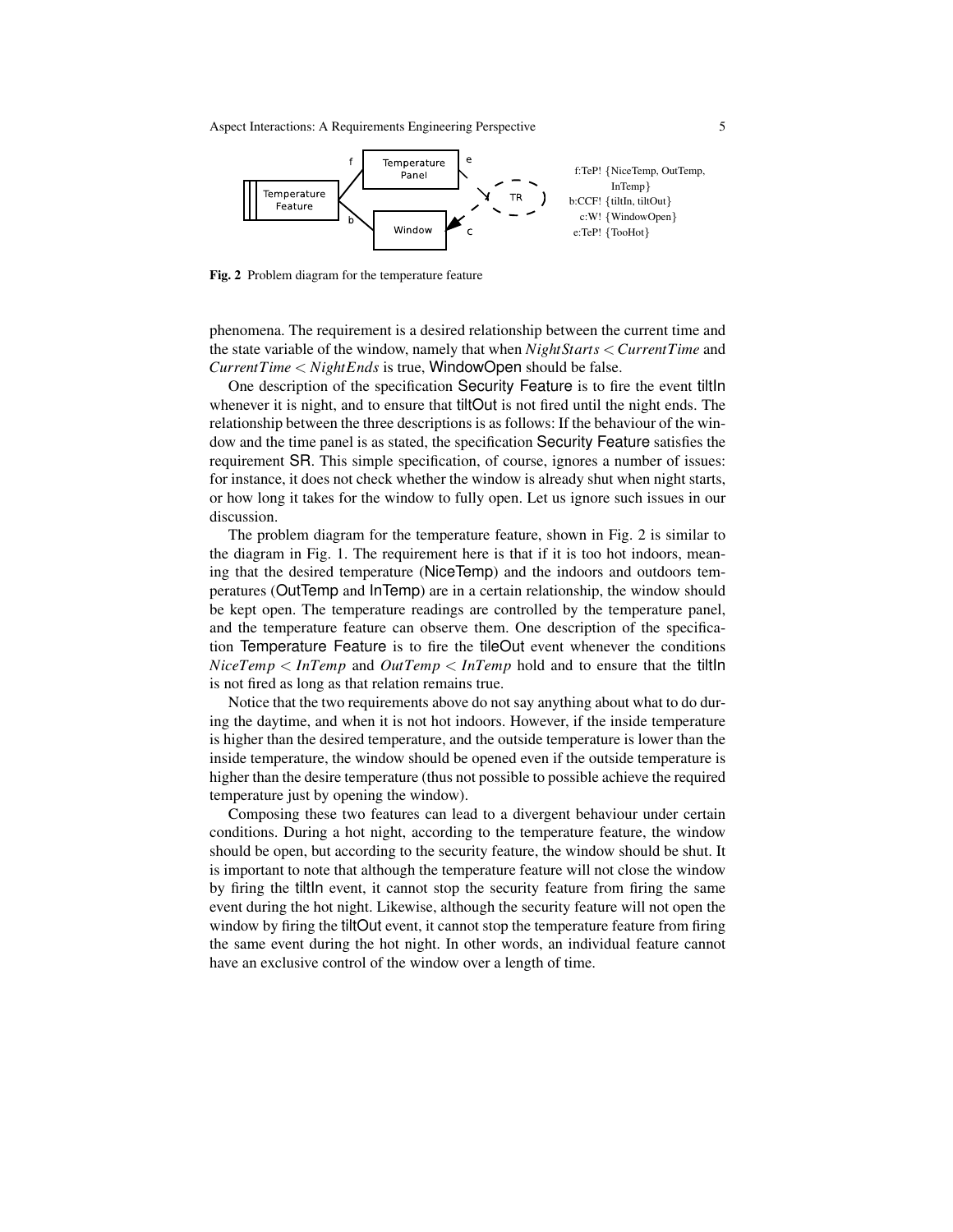

Fig. 3 Composition of the security and temperature features

Furthermore, if a precedence operator is applied in the composition of these two features, one of the two features will always have priority over the other. This might be over-restrictive. It is sometimes desirable for the system to allow the user to indicate at runtime how the features should be ordered. Finally, in order to separate the concerns of individual features from the concern of composition, the two specifications should not be modified in order that they find out what the other feature is doing before carrying out their own actions. Our previous work on feature interaction shows that Composition Frames are suitable for such feature composition.

#### *2.2 Resolving Feature Interaction using Composition Frames*

As shown in Fig. 3, the two features can be composed by introducing the new software component SmartHome Controller, which is obtained by merging two wrappers that sit at the interfaces a and b of the security feature in Fig. 1 and the interfaces d and b of the temperature feature in Fig. 2 (see [15] for wrapper transformation rules). In effect, SmartHome Controller intercepts the information and events going in and coming out of the two features.

The variable ShutUntil is used by the security feature to indicate the time point until which it does not want other features to open the window. In principle, the value of ShutUntil is be determined by the value of NightEnds. The variable OpenUntil is used by the temperature feature to indicate the time point until which it does not want other features to shut the window. In principle, this is the first time point when InTemp is equal to NiceTemp. However, the temperature feature cannot know in advance how long the room will remain too hot. Therefore, it may have to set this time on a periodic basis.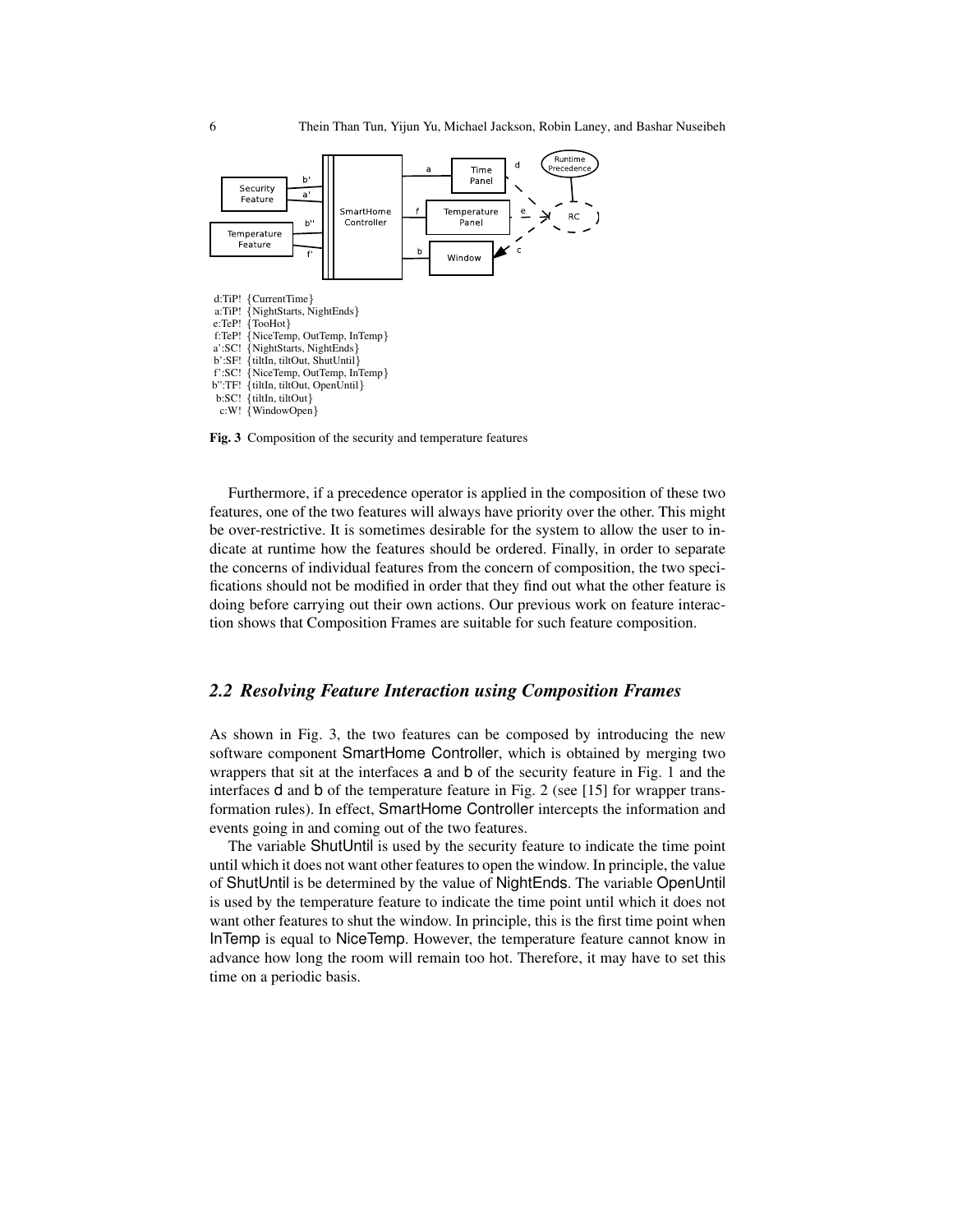Again, notice that each of the features does not prevent another feature from opening or shutting the window. Each feature only declares what it wants other features not to do within a certain duration. ShutUntil and OpenUntil will then be used by the SmartHome Controller to mediate when conflicts arise. Broadly speaking, a conflict occurs when two features attempt to maintain two contradictory properties. As discussed in [9], the values of ShutUntil and OpenUntil can be derived as part of the specification of the two features by means of the *Prohibit* predicate.

Runtime Precedence defines several ways in which conflicts can be resolved: we will call them the semantics of the composition operator. Although they can be defined more generally and precisely [9], we will focus on the specific example here.

- No Control: In this composition, the requirements for the security and temperature features should each be met at times when they are not in conflict; but when conflicts occur, any emergent behaviour is acceptable. It allows, for example, the window to oscillate in a partly open position. None of the requirements of the two features may be satisfied.
- Exclusion: In this composition, the requirements for the security and temperature features should each be met at times when they are not in conflict; but when conflicts occur, the requirement of the feature that started first should have priority. For example, if the security feature shuts the window before the temperature feature needs to open it, the temperature feature will not be able to shut the window until the security requirement has been satisfied. This exclusion is symmetrical.
- Exclusion with Priority. In this composition, the exclusion is asymmetrical, for instance, in favour of the security requirement. It means that the security feature can shut the window during the time in which the temperature feature wants the window open. The temperature feature, however, cannot open the window if the security feature wants it shut.

Other possible semantics include exclusion with event-level priority [9]. The requirement RC in Fig. 3 says that the window should be opened and shut according to the Runtime Precedence option the user of the smart home application has selected.

If the security and the temperature features are implemented as aspects, and if there is no definition of the ordering of these aspects using the precedence operator, the weaver will produce the "no control" behaviour defined above. The precedence operator of AspectJ can produce the composition similar to the behaviour defined by the "exclusion with priority" option. We now show how the "exclusion" option can be implemented using the aspect-oriented technique.

#### 3 The Proposed Approach: Runtime Composition of Aspects

In this proposed approach, the problem world domains are implemented first as Java components, forming the base system. Features are then implemented as aspects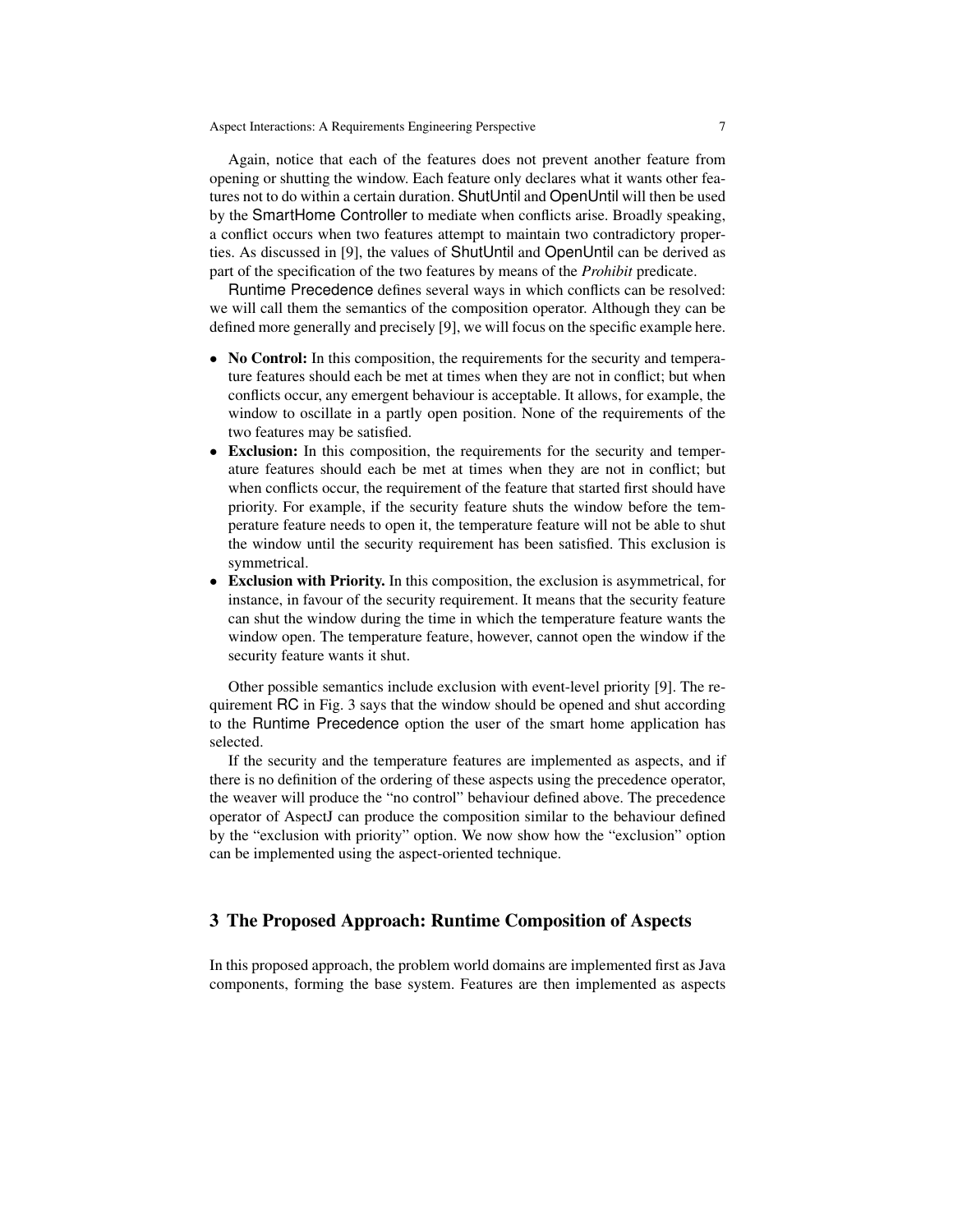which weave into the base system of the problem world domains. This separation of aspects from the base system fits well with the separation of specifications from the problem world domains because like aspects, specifications can interface with multiple components, as highlighted in Fig. 3. Composition of the features is regarded as a separate concern that is implemented as an aspect in its own right.

#### *3.1 Implementing the Problem World Domains*

The problem world domains such as Window can be implemented in a straightforward way. We can simply define a singleton class for each of the domains, and their variables as class variables and events as methods. (Full listings of all programs in this section are provided in [14].)

```
class Window \{static boolean WindowOpen;
       Window () {
                 code for initializing the window
              WindowOpen = false;
       }
       public void tiltOut () {
              // code for opening the window
              WindowOpen = true;}
       public void tiltIn (){
              // code for shutting the window
              WindowOpen = false;}
```
Other problem world domains are implemented in a similar fashion, but they are omitted here for space reasons. In the main method of the ProblemWorldDomains class, classes for window, time panel, temperature panel and runtime precedence are instantiated and initialized, as shown below.

```
public class ProblemWorldDomains {
      static Window win = new Window ();
      static TemperaturePanel TeP = new TemperaturePanel();
      static TimePanel TiP = new TimePanel();
      static RuntimePrecedence rp = new RuntimePrecedence ();
      public static void main (String args []) {
            win . show Status ();
            TiP. Night Starts = 2000;
            TiP. NightEnds=600;
            TeP. NiceTemp = 15;
            rp. Options = 1;
      }
}
```
}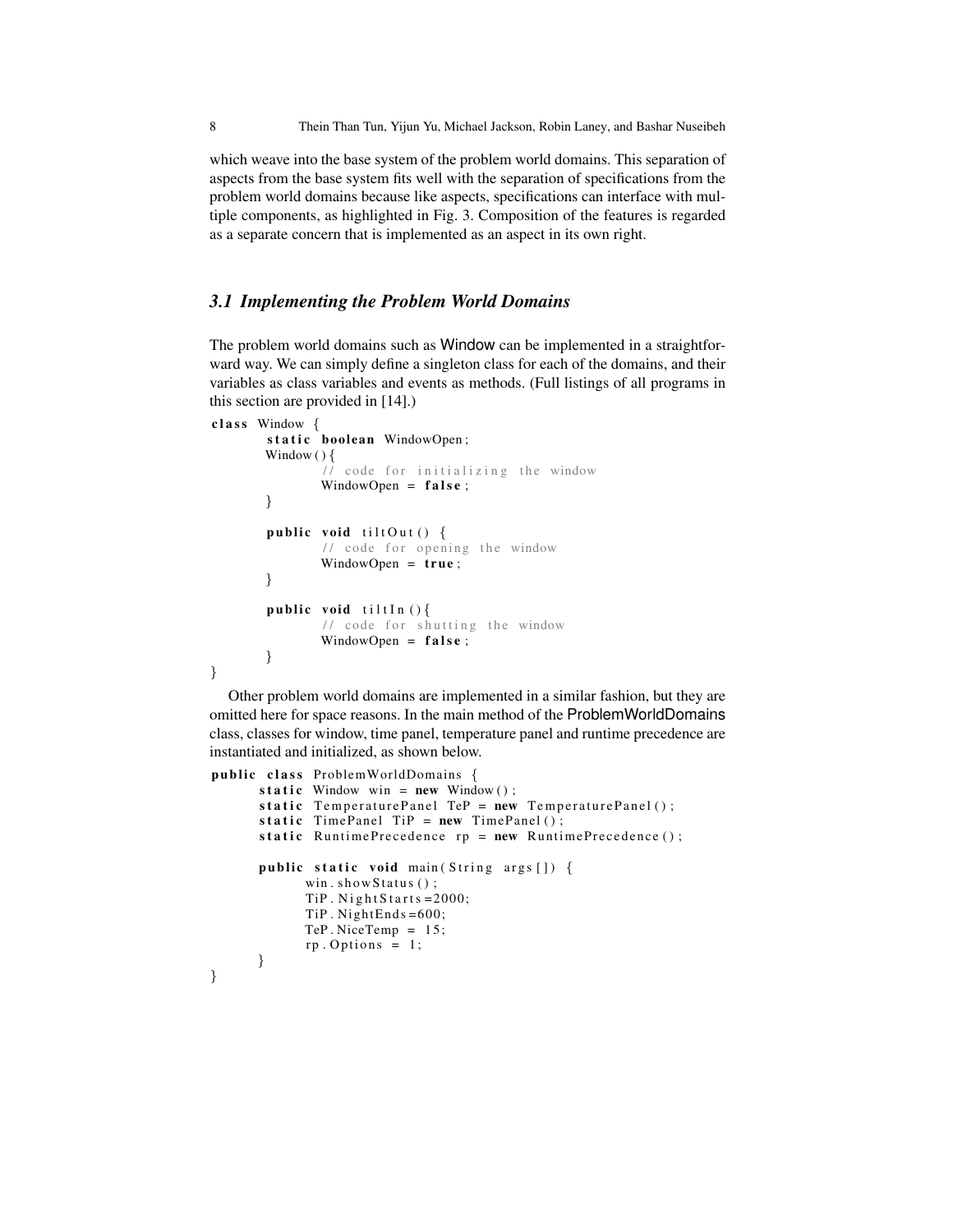#### *3.2 Implementing the Features*

At runtime, features such as the security and temperature features will be longrunning and concurrent processes. Therefore, these features are implemented as threads. In principle, some features could be implemented without using aspects. However, to illustrate the problem of aspect interaction, both features our example are implemented using aspects.

```
public aspect Security Feature {
  static long shut Until;
  class Spec implements Runnable {
    Thread runner;
    Window win ;
    TimePanel tiPanel;
    public Spec ( String thread Name, Window w1, TimePanel tp1) {
      runner = new Thread(this, threadName);win = w1;
      ti Panel = tp1;// -1 indicates that no need to keep the window shut
      s h u t U n t i l = -1;
      r unner . start ();
    }
    public void run() {
      while (true) {
         if ( current Time \frac{1}{2} ti Panel . Night Starts &&
             currentTime < tiPanel. NightEnds) {
           // It is night now, so the window should be shut
           \frac{1}{2} and should not be opened until tiPanel. NightEnds
           win. \text{tiltIn}();
           shutUnit1 = ti Panel. NightEnds;
           // do nothing until tiPanel. NightEnds
         }
         shut Uniti = -1;}
    }
  }
  pointcut getWinRefs(): execution(* main(..));
  after (): getWinRefs() { }Spec SF =new Spec ("Security Feature",
                                      ProblemWorldDomains . win,
                                      ProblemWorldDomains.TiP);
  }
}
```
The aspect above implements the security feature by instantiating a new thread as soon as the main method has been executed. The program then gets hold of the references to the window object win and the time panel object TiP from the main method. The aspect also declares the variable shutUntil to indicate the time point until which the program wants the window to be shut. When the thread starts run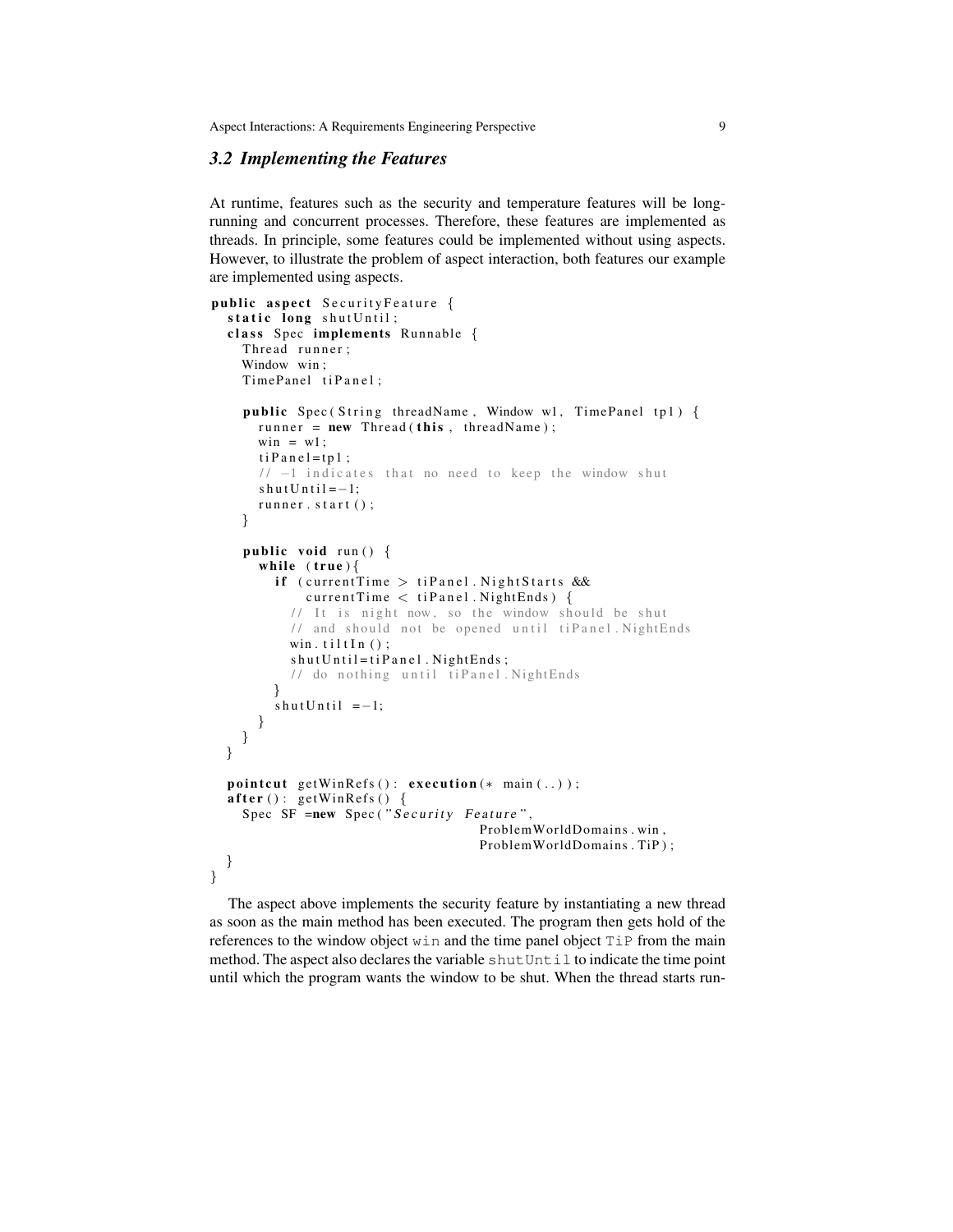ning, it continuously checks whether the current time is between NightStarts and NightEnds. Notice that the variable currentTime has to be declared and assigned appropriate values in a format compatible with NightStarts and  $N$ ightEnds. If the current time is within the range, then the tilt $\ln$  method is called and the value of shutUntil is set to NightEnds.

It is worth emphasizing that the security feature does not stop the temperature feature calling the tiltOut method during the night. The temperature feature is implemented likewise: it opens the window when it is too hot and indicates the length of time it wishes to keep the window open by setting the value of openUntil. Since the two features are largely independent, they do not communicate with each other about what they do not want the other feature to do. This is in line with the principle of separation of concerns: individual features are not concerned with how they will be composed together.

Notice if the security and temperatures are implemented as singleton classes then the variables shutUntil and openUntil are to be treated as class variables.

This completes the implementation of the temperature and security features. If these programs are run, the ordering of the two features is entirely random, and will satisfy the "no control" option discussed above.

#### *3.3 Implementing Composition Frames*

The composition controller SmartHomeController is implemented by a separate aspect. This new aspect monitors the method calls made by the security and temperature features, and examines the openUntil and shutUntil to see whether calls to the tiltOut and tiltIn methods should proceed. As indicated in Fig. 3 the controller will rely on the runtime precedence option selected by the user. If the user wants the "exclusion" option, for instance, the tiltOut method call will be delayed until the time point shutUntil has passed, and the tiltIn method call will be delayed until the time point openUntil has passed. These delays could be achieved by putting the threads to sleep.

```
public aspect SmartHomeController {
  pointcut delay TiltIn () : call (void tiltIn (...));
  before(): delayTiltIn () {
    \frac{1}{\sqrt{2}} the window is about to tiltIn
    if (Temperature Feature . open Until > 0) {
      11 but the window should remain open
      if (Problem WorldDomains.rp. Options == 1) {
        \frac{1}{\sqrt{2}} the user has selected the exclusion option
        // wait until TemperatureFeature.openUntil has passed
      }
    }
  }
  pointcut delayTiltOut() : call (void tiltOut(..));
  before(): delayTiltOut() {
```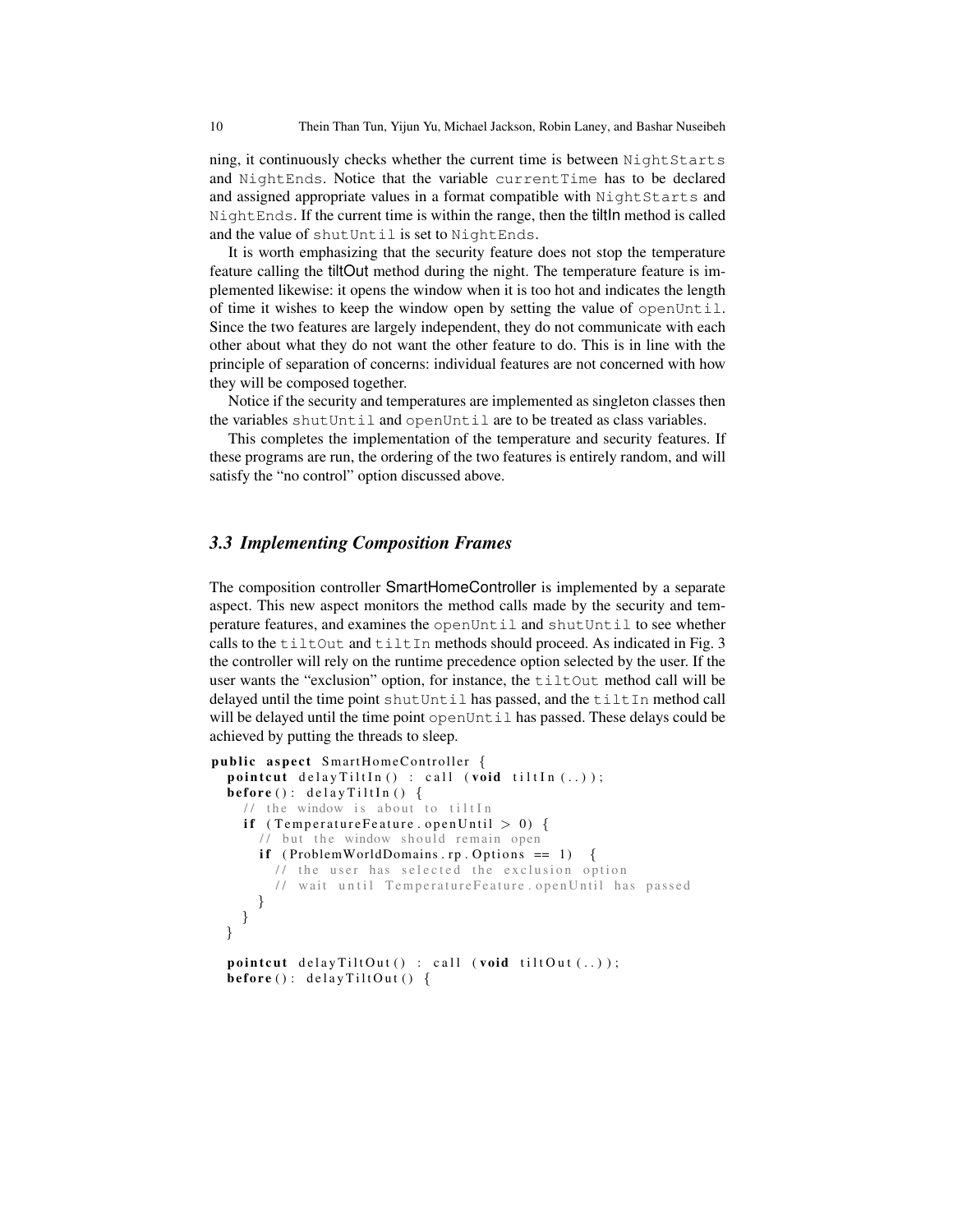}

```
\frac{1}{\sqrt{2}} the window is about to tiltOut
   if (Security Feature . shut Until > 0) {
     11 but the window should remain shut
     if (ProblemWorldDomains.rp.Options == 1) {
       11 the user has selected the exclusion option
       // wait until SecurityFeature.shutUntil has passed
     }
  }
}
```
The above program also provides a template for the implementation of the exclusion with priority option. For instance, if we want to give priority to the security feature over the temperature feature, there is no need to delay calls to tiltIn, and only calls to tiltOut should be examined for a possible delay.

#### *3.4 Comparing Precedence Operator with Composition Frames*

The precedence operator of AspectJ is, in a sense, similar to Composition Frames, in particular to the exclusion with priority option. The similarity lies in the fact that they both provide mechanisms for ordering aspects. There are, however, notable differences.

First, the precedence operator has only one semantic, and the operator is applied at compile-time. Composition Frames provide a multitude of possible semantics, of which we have discussed three in this chapter but there are more [9]. Operators of Composition Frames are applied mostly at runtime, although they can also achieve the effect of compile-time composition. In this sense, Composition Frames can be seen as an extension of the precedence operator.

Second, the precedence operator is applicable only when there is a joinpoint matching with advice from multiple aspects. The pointcuts in our composition operator can be defined on multiple joinpoints. In the smart home example, pointcuts are defined on tiltOut and tiltIn, and they are matched with different aspects for delaying the events involved. In order for the precedence operator to work in the smart home example, tiltOut and tiltIn have to be covered by a single pointcut definition, while providing two aspects for dealing with different events. Such a design is feasible but introduces unnecessary complications. When used judiciously, the precedence operator works well as a simple compile-time operator, whilst Composition Frames provide a richer set of runtime composition operators.

#### *3.5 Fairness in Exclusion*

In our implementation of the temperature and security specifications, we have used the Java thread mechanism to design them as long-running and concurrent pro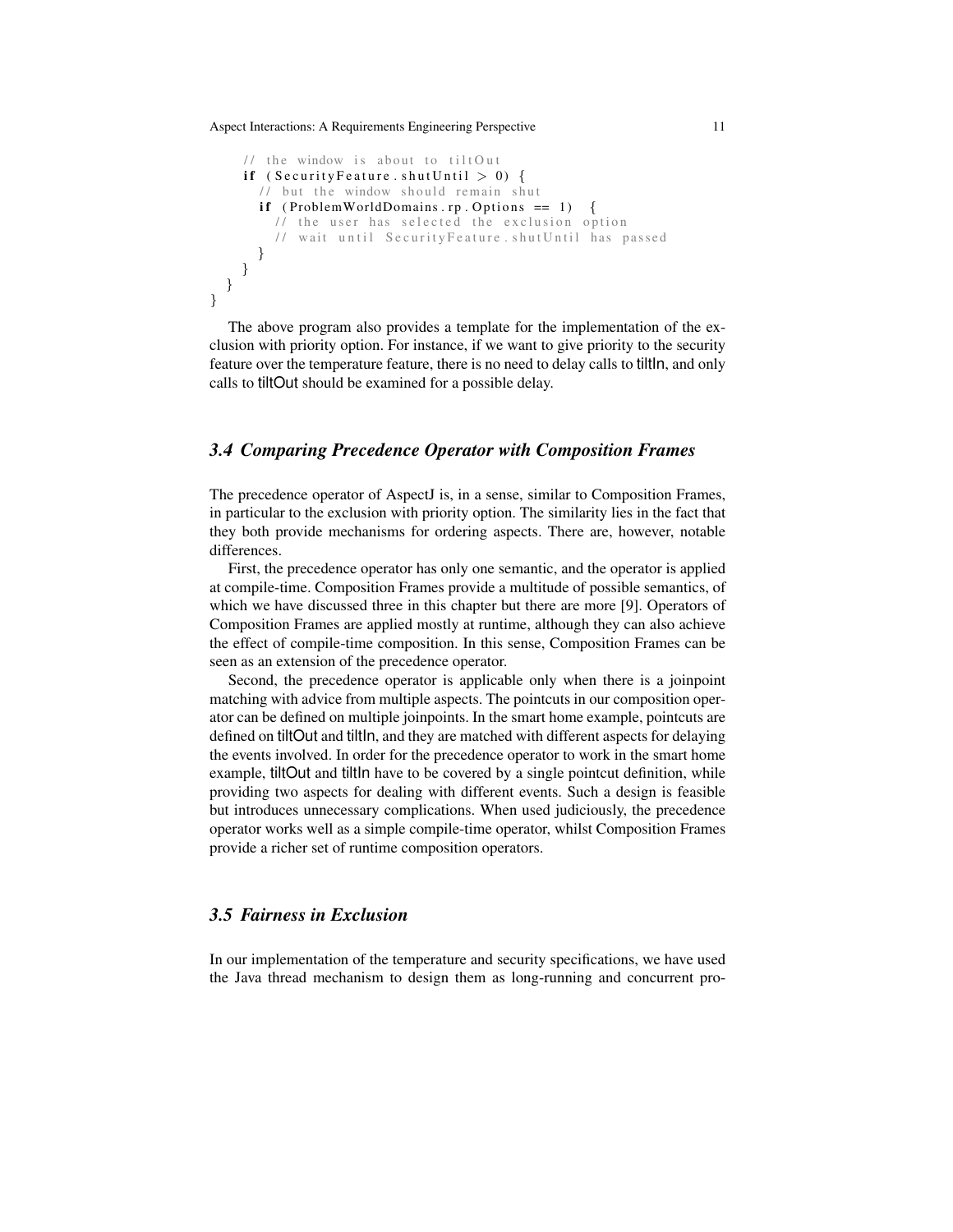cesses. The thread mechanism offers an added advantage when delaying method calls: the thread can simply be put to sleep for a certain duration. For example, the temperature thread wanting to open the window can be put to sleep until the night ends. However, the sleep mechanism of Java cannot guarantee that once the night finishes, the temperature feature will definitely open the window: in fact, it is quite possible that the security feature requests to keep the window shut again before the temperature feature closes it and that the request is successful, thus effectively blocking the temperature feature. If fairness of access is important in the application, then the thread synchronisation facility of Java may have to be used.

#### 4 Common Case Study: Discussion

Our approach is applicable when there are interacting aspects and features and the software system needs to resolve them at runtime in order to continue to satisfy the requirements as far as possible. In the Crisis Management System (CMS) [6], there are several requirements, which under certain runtime conditions will make conflicting demands on the system.

For instance, although it may be possible to satisfy the statistic logging requirement and the real-time requirement individually and their composition most of the time, there may be runtime conditions when it is not possible to log all data access, and provide information about an on-going crisis at intervals not exceeding 30 seconds. In such cases, the users may want to give priority to one requirement over another in order to maintain a satisfactory level of requirement satisfaction.

Likewise, one requirement for multi-access in CMS states that the system should support management of at least 100 crises at a time. Perhaps not all crises are equally important at all times: some could be more important than others in terms of the level of security they require. Again, in such cases, requirements for certain crises may have higher priority over others.

Our approach for resolving interactions between aspects at runtime could be helpful in such cases.

#### 5 Related Work

The ideas presented in this chapter are related to several strands of research work. However, giving a systematic review of all related work is beyond the scope of the chapter. Instead, the following discussions provide a brief overview of some of the work.

Composition Frames: Jackson [5] introduces the conceptual framework of Problem Frames. Laney et al. [8] first use Composition Frames to compose requirements and resolve conflicts before formalizing the composition in [9]. We deploy Composition Frames as a kind of architectural wrapper in order to evolve a feature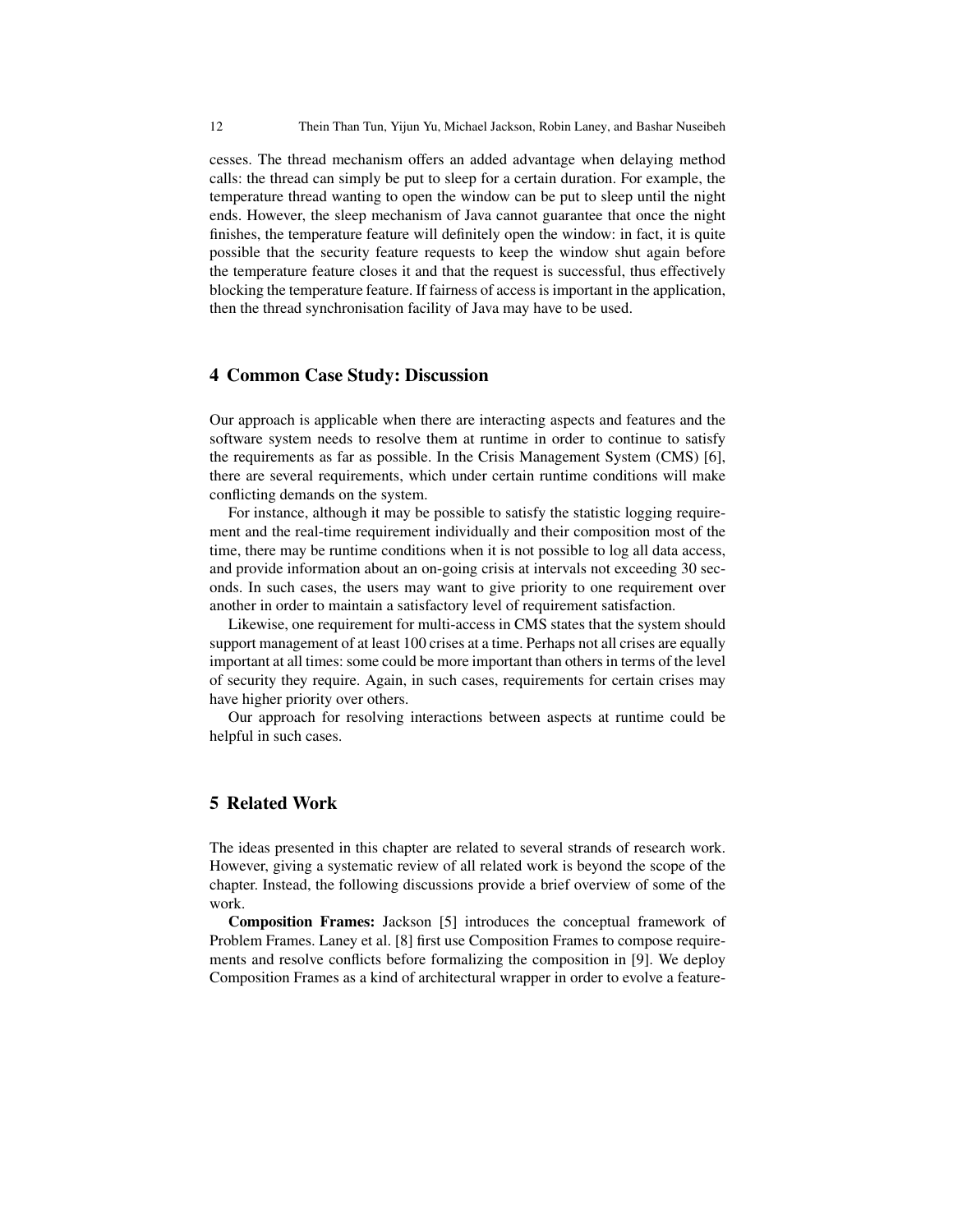rich software system [15]. This chapter discusses the synergy between Composition Frames and aspect-oriented programming with respect to managing feature interaction and managing aspect interaction. Both approaches are based on the principle of separation of concerns, but offer different ways of composing features and aspects.

Feature Interaction: The problem of feature interactions is a long-standing problem in software engineering. Although they were first observed in telecommunication software systems [2], they are now considered to be a more general problem affecting many modern software systems [1, 7, 4]. Sanen et al. [12] highlight the issue of aspect interaction and contribute a scheme to classify and record aspect interactions. This chapter provides a general mechanism to resolve aspect interactions at runtime.

Aspect Interaction: Mussbacher et al. [10] propose an approach for detecting aspect interactions, in which aspects are first annotated with domain-specific markers. These markers are then mapped to a goal model showing how markers influence each other before conflicting markers and their associated aspects are detected. Other approaches to detecting feature interactions, as well as the difficulties faced by these approaches, are discussed by Velthuijsen [16]. The approach presented in this chapter focuses on resolving, rather than detecting, aspect interactions.

Requirement Interaction: Similar to our approach, Chitchyan et al. [3] consider the problems with using syntactic operators when composing requirements written in a natural language. They propose a new language for documenting textual requirements and their composition. Various formulations of the temporal composition operators in their work are similar to the three semantics of the composition operator given in this chapter. Weston et al. [17] present a formalisation of a similar semantics-based approach to resolving requirements conflicts. However, our approach is aimed at resolving conflicting aspects at runtime, rather than resolving conflicting requirements at design time.

Dynamic Aspect Weaving: There are a number of approaches to weaving aspects at runtime. Popovici et al. [11] suggest that they can be divided into compiletime, load time and runtime approaches, and provide a framework for runtime aspect weaving. Although the problems addressed by their approach and ours are similar, their work requires modification of the Java Virtual Machine in order to load and unload aspects at runtime, and there is a performance penalty every time an aspect is weaved or unweaved. Our implementation uses only the standard AspectJ constructs. While their approach offers a way to resolve aspect interactions by weaving and unweaving aspects at runtime, the variety of composition semantics in our approach is more flexible. For instance, exclusion can be achieved without unweaving and weaving aspects at runtime. However in our approach, aspects have to be known at compile time: their approach does not have this limitation.

Locking Access to Shared Variable: There is a long history of research on controlling access to shared variables by concurrent programs. Hoare-style monitors are a case in point. Typically in such cases, a lock has to be introduced in order to indicate when a given program can or cannot access the shared variable. The variables openUntil and shutUntil in our example are similar to locks, but these locks cannot be observed, let alone be enforced, by the window. Composition Frames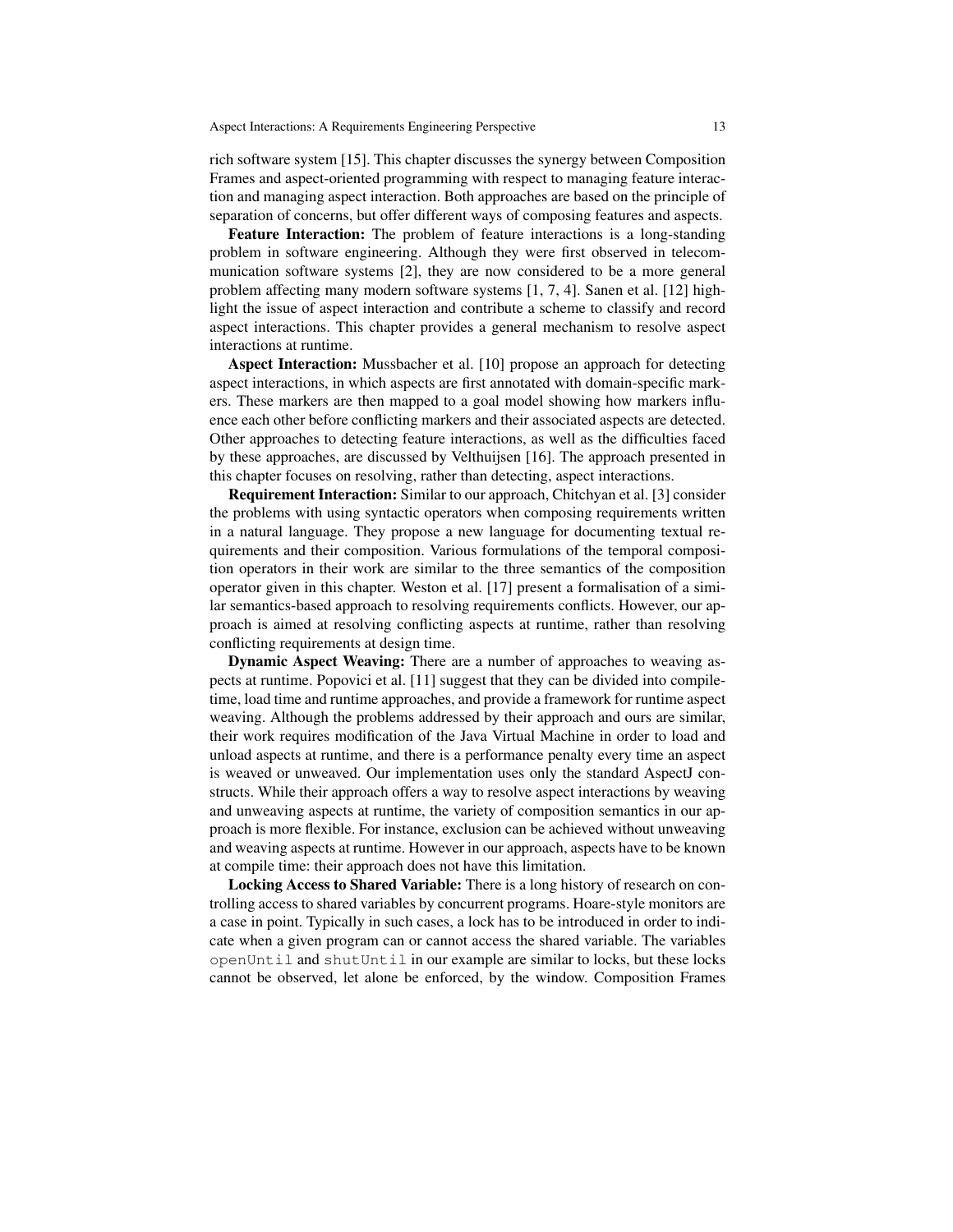make use of these locks, together with runtime conditions and user preference to resolve the conflicts. This mechanism provides a neat way to separate concerns of the individual aspects from the concern of their composition.

#### 6 Conclusion

In this chapter, we have described that aspect-oriented software systems that are designed to satisfy multiple requirements may have joinpoints, each of which can be matched with advice from several aspects. In such cases, aspect weavers, such as the one in AspectJ, are free to choose the ordering of aspects. If a particular ordering of aspects is needed, the developer can specify the ordering using the precedence operator, which is used by the weaver to determine the ordering at compile-time. Since the ordering specified by the precedence operator cannot be changed at runtime, the composition of aspects can be over-restrictive, and unresponsive to runtime conditions.

In previous work on detection and resolution of feature interactions, Composition Frames have been proposed and formalized as a way to compose features and resolve feature interactions at runtime. Extending the work, we have now proposed that Composition Frames can be used to compose aspects and resolve aspect interactions at runtime. The proposed approach has been illustrated with an aspect-oriented implementation of a simple example from the smart home application.

In our implementation, the problem world domains are first implemented as classes in the base system. Features are implemented as aspects that access class variables and call methods of classes. When aspects access shared variables, perhaps implicitly through method calls, they indicate the length of time for which they want exclusive access to the shared variables. The length of time can often be derived as part of the feature specifications. Respecting the principle of separation of concerns, aspects do not communicate with each other about their intention for exclusive access. Composition Frames are implemented as distinct aspects that monitor method calls by other aspects and when an interaction is detected, attempt to resolve the interaction. Composition Frames provide a number of semantics by which the aspects can be composed at runtime and in a way responsive to runtime conditions. This gives developers additional mechanisms for composing aspects.

Acknowledgements Feedback from the anonymous review process has helped improve this chapter. This work is partially funded by a Microsoft Software Engineering Innovation Foundation (SEIF) Award, by Science Foundation Ireland grant 10/CE/I1855 and by the European Research Council.